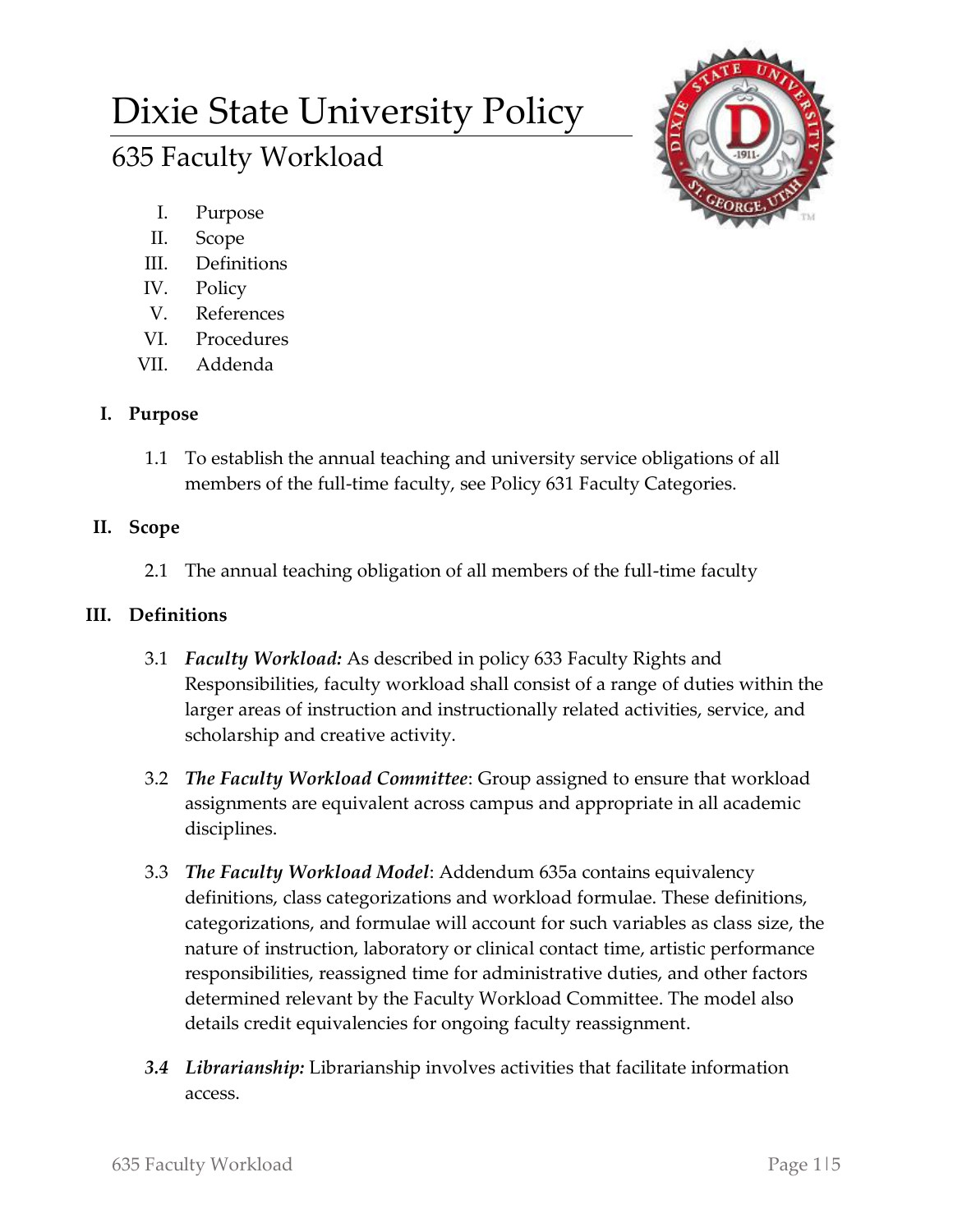- *3.5 Overload:* When a contracted faculty member teaches more than the disciplinary distribution of workload in a semester, the faculty member shall be compensated with the appropriate contract outlined in Policy 643 Faculty Supplemental Compensation.
- *3.6 Summer Session Compensation:* A separate formal agreement, limited to no more than 12 credits workload. Summer Session compensation is outlined in Policy 643 Faculty Supplemental Compensation.

## **IV. Policy**

- 4.1 The Utah System of Higher Education (USHE) classifies Dixie State University as a Regional Comprehensive University. This classification means that faculty workload is aligned with both Regents Policy R485-3 and our sister institutions classified as Regional Universities. Consequently, each tenure track faculty member is expected to complete 24 workload credits of instruction annually. In addition, faculty are expected to participate in service and scholarly and creative activities equivalent to six workload credits, for a total of 30 credits annually.
	- 4.1.1 Academic Librarians substitute librarianship for instruction as outlined in Faculty Review Criteria for Academic Librarians addendum of Policy 641.
	- 4.1.2 Clinical and Professional track faculty are expected to complete 30 workload credits of instruction annually in compliance with Policy 631 Faculty Categories.
	- 4.1.3 With the assistance of the department chairs and associate deans as appropriate, the academic dean makes all academic assignments. Academic assignments will be agreed upon annually through the submission and acceptance of full-time faculty member's Annual Faculty Activity Plan (AFAP).
	- 4.1.4 The department chair and dean are responsible to evaluate the credentials of all persons teaching within their disciplines. If, in the department chair's opinion, no qualified instructor is available, the course(s) will not be offered.
- 4.2 The Faculty Workload Committee conducts ongoing reviews of existing courses and establishes curricular criteria for categorizing all academic creditbearing courses. The Faculty Workload Committee shall make recommendations regarding changes to the Faculty Workload Model to the Provost/VPAA and the Dean's Council, after which the revised Faculty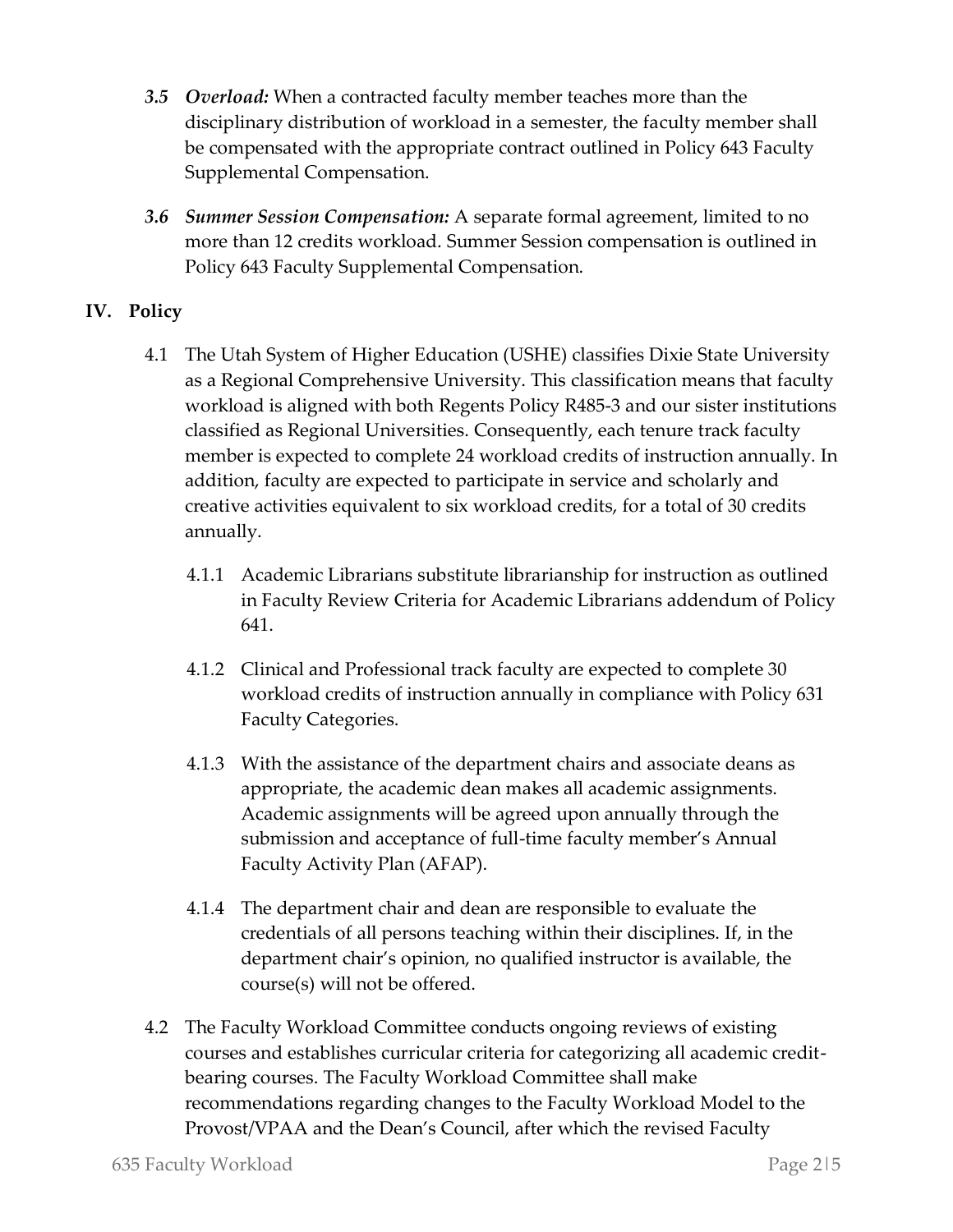Workload Model will be sent to the Academic Council and Board of Trustees for approval.

- 4.3 Changes to the Faculty Workload Model may be implemented at the beginning of fall semester, but only after the revised Faculty Workload Model has been approved by Provost/VPAA, Academic Council, and the Board of Trustees.
- 4.4 If a proposed workload change primarily affects one academic entity, the department chair responsible for that area will serve as ad hoc member of the workload committee, voting only about the workload issue directly involving his/her department.
- 4.5 Each department chair or equivalent in consultation with the Faculty Workload Committee is responsible for conducting an annual review of all elements in the Workload Model that apply to his/her area of responsibility to ensure currency, fairness, and accuracy, and shall propose corrections or additions as needed.
- 4.6 No full-time faculty member shall be obligated to teach more than the disciplinary distribution of workload in a semester.
- 4.7 Full-time faculty member's overload shall be limited to a maximum of five (5) credits per academic year. Exceptions to overload limits are subject to written approval of the Provost/VPAA.
- 4.8 Summer Session Compensation: A separate formal agreement for summer session compensation limited to no more than 12 credits workload. Summer Session compensation is outlined in Policy 643 Faculty Supplemental Compensation. Exceptions are subject to the approval of the Provost/Vice President of Academic Affairs (VPAA). Summer-only appointments may be made.

## **V. References**

- 5.1 USHE Board of Regent Policy R485: Faculty Workload Guidelines
- 5.2 DSU Policy 631: Faculty Categories
- 5.3 DSU Policy 641: Faculty Retention, Tenure, and Promotion
- 5.4 DSU Policy 643: Faculty Supplemental Compensation

## **VI. Procedures**

6.1 Workload equivalency and appropriateness of workload will be determined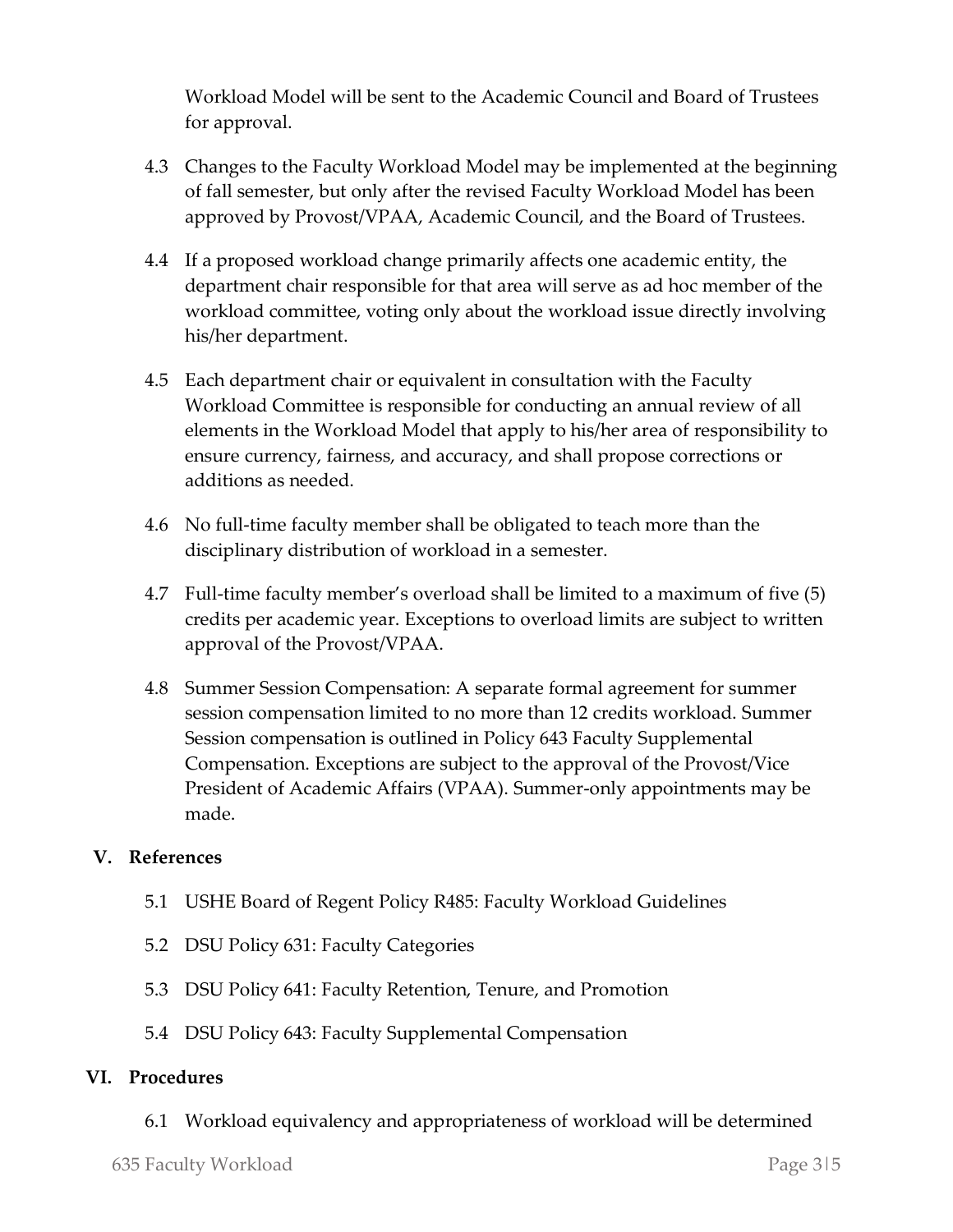through the following procedure:

- 6.1.1 Any academic entity (individual, program, department, etc.) may propose changes to the "Faculty Workload Model" by submitting proposed changes in writing to the chair of the Faculty Workload Committee.
- 6.1.2 The Faculty Workload Committee shall ensure that workload assignments are equivalent across campus and appropriate in all academic disciplines, including processing requests for additions and revisions to the Workload Model. In addition the Faculty Workload Committee will review and, if necessary, modify the workload model and recommend workload factors for Provost/VPAA and Academic Council approval to ensure an equitable workload environment.
- 6.1.3 Areas within the scope of the Faculty Workload Committee:
	- 6.1.3.1 Course Workload Weight
	- 6.1.3.2 Reassigned Time
	- 6.1.3.3 Class Size
	- 6.1.3.4 Number of Course Preparations/Semester
	- 6.1.3.5 Faculty Committee Service
	- 6.1.3.6 Changes to existing workload policy for faculty
	- 6.1.3.7 An ongoing equity audit of all venues and definitions found in the Faculty Workload Model (Addendum 7.1)
	- 6.1.3.8 An ongoing equity audit of the classification of all DSU academic courses
- 6.1.4 Areas outside the scope of the Faculty Workload Committee:
	- 6.1.4.1 Individual faculty workload appeals
	- 6.1.4.2 Non-Faculty Workload
	- 6.1.4.3 Faculty issues not directly related to workload
	- 6.1.4.4 Workload restrictions established by USHE Board of Regent Policy R485: Faculty Workload Guidelines.